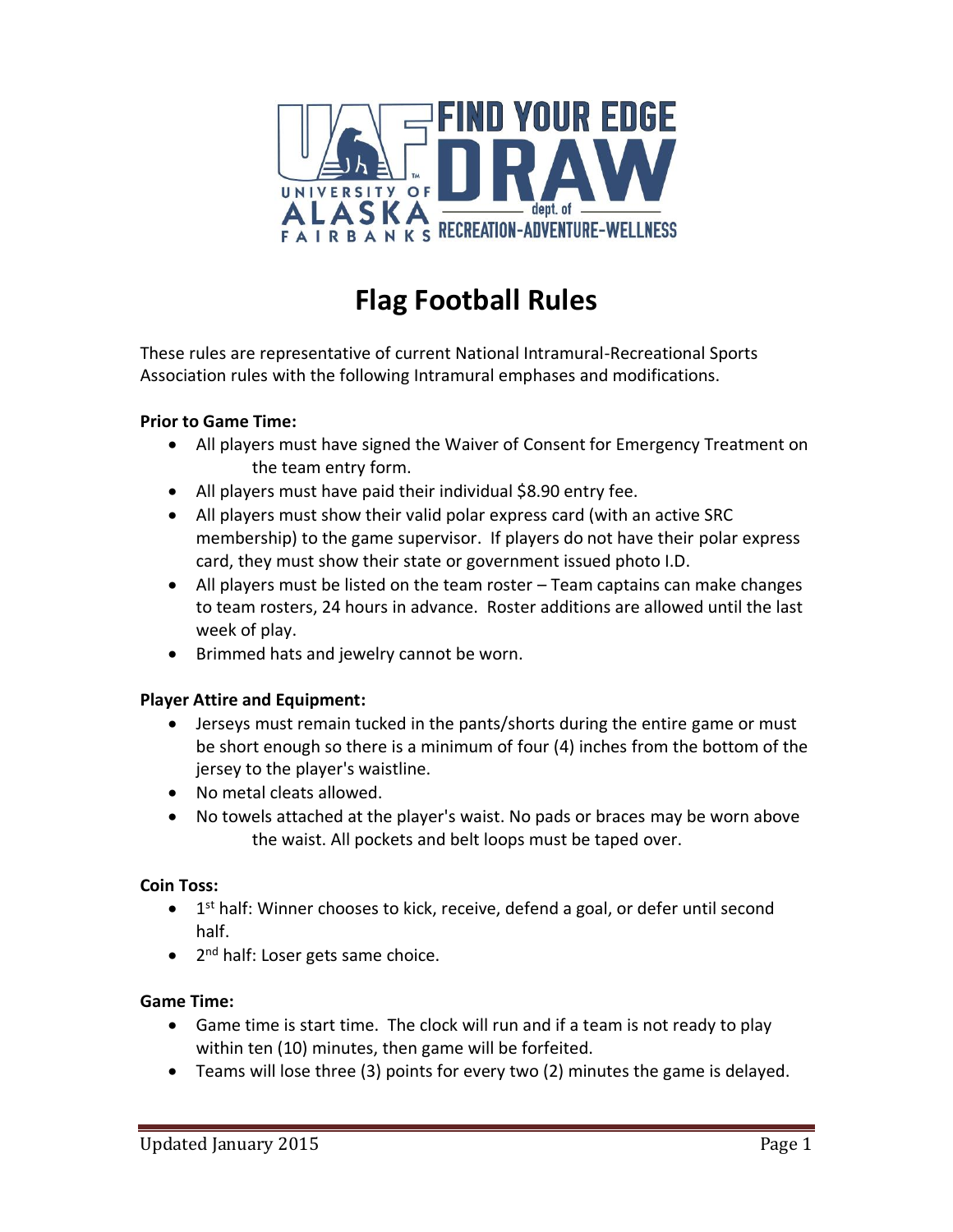- Each team will consist of seven (7) players. A minimum of five (5) players is required to start and continue a game.
- A game consists of two (2) twenty (20) minute halves with a five (5) minute halftime.
- Any player that is bleeding must leave the game immediately. The bleeding must be stopped and the wound securely covered with a bandage before that player can continue.

**Clock:**

- $\bullet$  1<sup>st</sup> Half continuous running clock except for time
- $2^{nd}$  Half same as first (1<sup>st</sup>) half except for the last two (2) minutes of the game.
- Last two (2) minutes of the game the clock will stop for:
	- Time outs
	- Penalties
	- Incomplete passes
	- Change of possession
	- Player goes out of bounds
- Clock starts on snap of ball. Exception: clock starts on kickoffs when the ball is touched.
- Each team has three (3) time outs per game one (1) minute in length. No timeouts are allowed in the last four (4) minutes of the game.

# **Line of Scrimmage:**

- Offense must have four (4) players on the line of scrimmage.
- Defense must line up 1 yard from the ball.
- Screen blocking only NO CONTACT ALLOWED.
- Offensive players must be within 15 yards of the ball at the time ball is snapped.

# **Kick Off:**

- Ball must be place kicked; the use of a tee is legal.
- Kick off is placed at the 20 yard line. Receiving team lines up on their free kick line (between 20-25 yards from the ball) and must have four (4) players in that zone. The kicking team, with the exception of the kicker and holder, must be behind their free kick line until the ball is kicked.
- The ball can bounce off the ground, get picked up and run with. If the offense fumbles the ball to the ground after initial touch, the ball is dead at that spot.
- There are NO onside kicks.
- The kicking team cannot recover the ball, they can only down it.
- When any free kick touches anything while the ball is on or behind the receiving teams goal line, it is dead immediately and is a touchback.

# **Punts:**

- Punts must be announced to the referee before the ball is put into play.
- Both teams must have four (4) players on the line.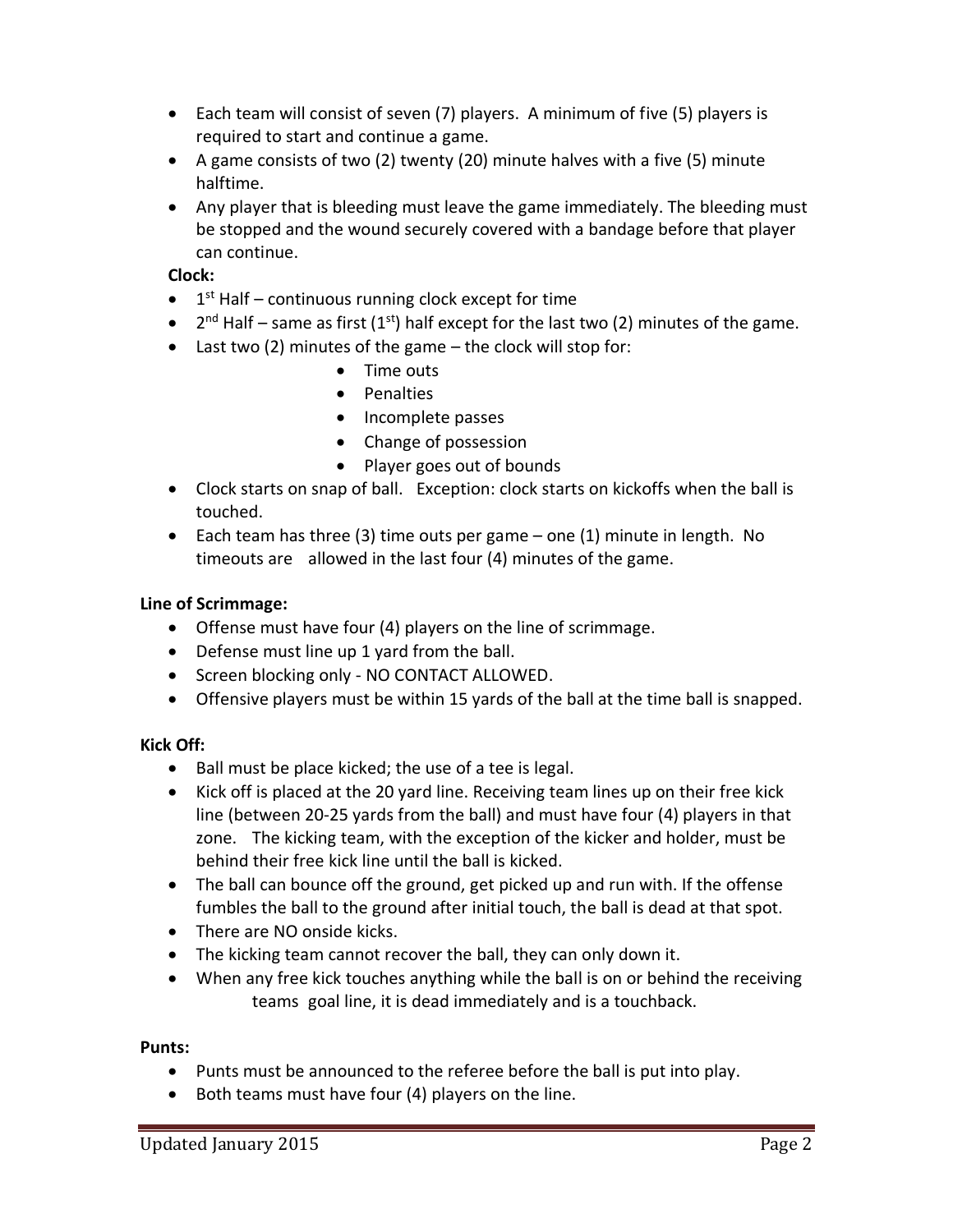- No movement is allowed on the line until the ball is punted.
- The kicker must be at least five (5) yards behind the line of scrimmage to receive the snap. After receiving the snap, the kicker must kick the ball immediately and in a continuous motion.
- Once the ball is touched, it is dead. If the ball hits the ground on the snap, the ball is dead and it's the other team's ball.

## **Scoring:**

- Touchdown is worth 6 points.
- Extra point from 10 yards is worth 2 points.
- Extra point from 3 yards is worth 1 point.
- Safety is worth 2 points.
- Safety: The team scored upon puts the ball in play with a punt from their 20 yard line.

## **Dead Balls Result When:**

- Ball carrier falls to ground
- Ball carrier loses flag
- Incomplete pass
- Ball carrier goes out of bounds
- Fumble is a dead ball; opponent cannot recover a fumble
- Snap hits the ground
- Snap hitting the ground in end zone is a safety

#### **Offense:**

- Has twenty-five (25) seconds to put ball in play.
- Ball may be snapped either between legs or to the side of the center.
- Offensive line must be motionless for one (1) second.
- At least four (4) players on the line, no more than five (5).
- All players are eligible for a pass.
- One (1) forward pass BEYOND the line of scrimmage.
- A player may hand the ball off forward of their position providing they are behind the line of scrimmage.
- Ball carrier may NOT hurdle opponent or stiff arm.
- Ball is down where flag is removed.
- Use of hands is prohibited at all times by the offensive line.
- One foot down inside the field of play constitutes a legal pass catch.
- Quarterback does NOT have to be rushed in order to run.

#### **Blocking:**

- Hands are kept in or behind back, only screening is allowed.
- Any use of arms, elbows or legs to initiate contact is illegal.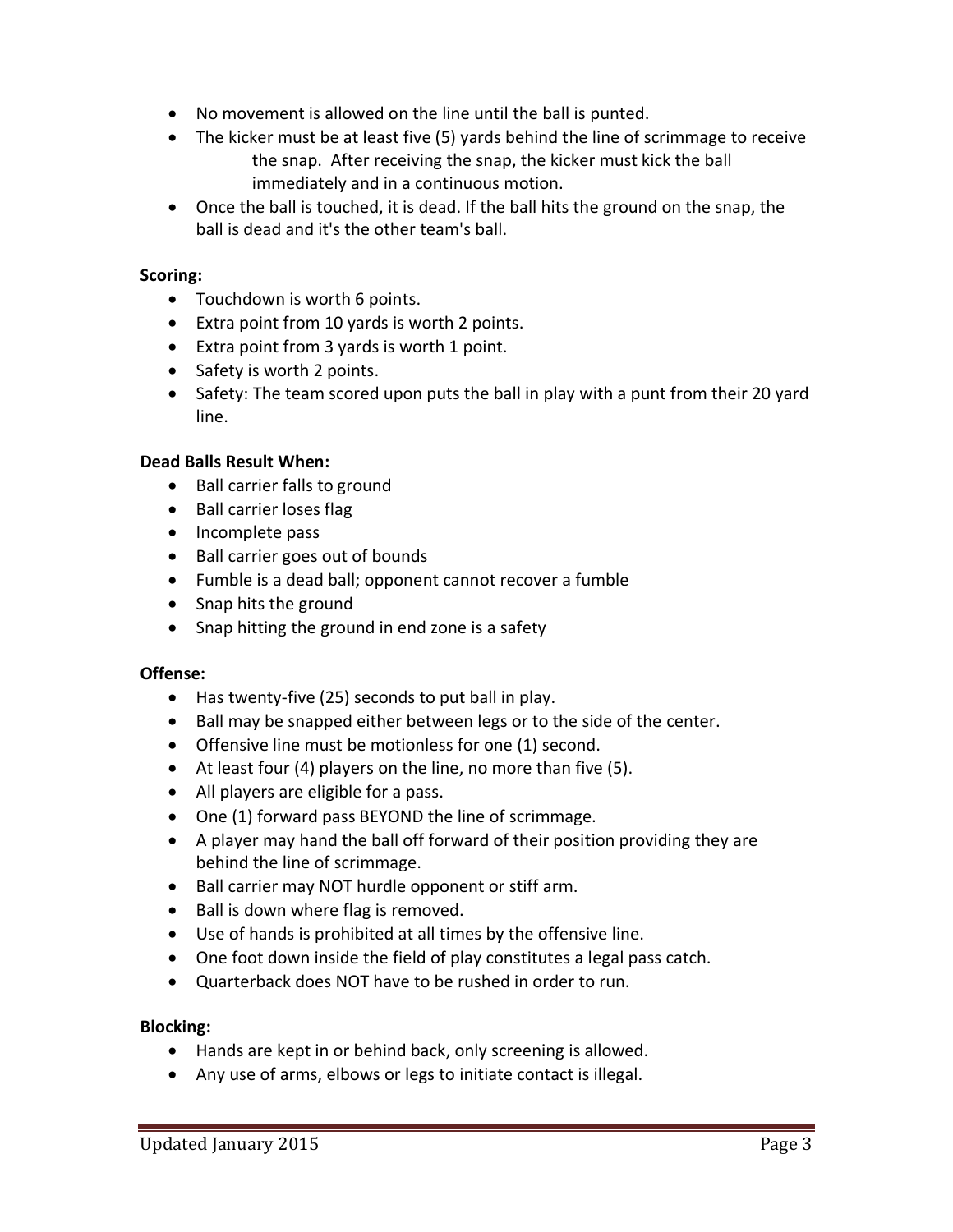• Defense must go around offense and may not use hands or arms to go through opponents.

## **Diving:**

- Diving is prohibited when attempting to advance the ball.
- Players may dive to receive a pass only.
- All other dives are marked "DOWN" at the take-off spot.
- Players cannot dive to cross the goal line or the line of gain.

# **"Tackling":**

- Tackling is done by pulling the flags.
- Physical tackling is illegal and ruled as unnecessary roughness. **Penalty is 10 yards.**
- Flagrant tackling, the offender will be ejected.
- Physical tackling is also ruled when defense puts arms around the runner in order to pull the offensive player's flag.

# **Tie Breaker:**

- Begins with a coin toss.
- The team advancing the ball the farthest or scoring in the least amount of downs wins.
- If after both series of downs and both teams have the same yardage or score. Repeat same procedure for tie, beginning with the coin toss.

# **Mercy Rule:**

If a team is twenty-five (25) or more points ahead by the two (2) minute warning of the second half, the game shall be over, with the leading team declared the winner. The same rule applies if a team scores inside 2 minutes the differential.

# **10 Yard Penalties:**

- Illegal contact
- Unnecessary roughness
- Eligibility going out of bounds and participating in play
- Offensive pass interference from previous spot (loss of down)
- Defensive pass interference from previous spot (also automatic first down). If flagrant, additional 10 yards
- Straight arm Personal foul, unsportsmanlike conduct (defense: from previous spot, automatic first down) (offense: from previous spot, loss of down)
- Roughing the passer (also automatic first down)
- Fair catch interference
- Illegally secured flag belt
- Clipping, holding and bull rushing
- $\frac{1}{\sqrt{2}}$  Too many players on the field  $\frac{1}{\sqrt{2}}$   $\frac{1}{\sqrt{2}}$   $\frac{1}{\sqrt{2}}$   $\frac{1}{\sqrt{2}}$